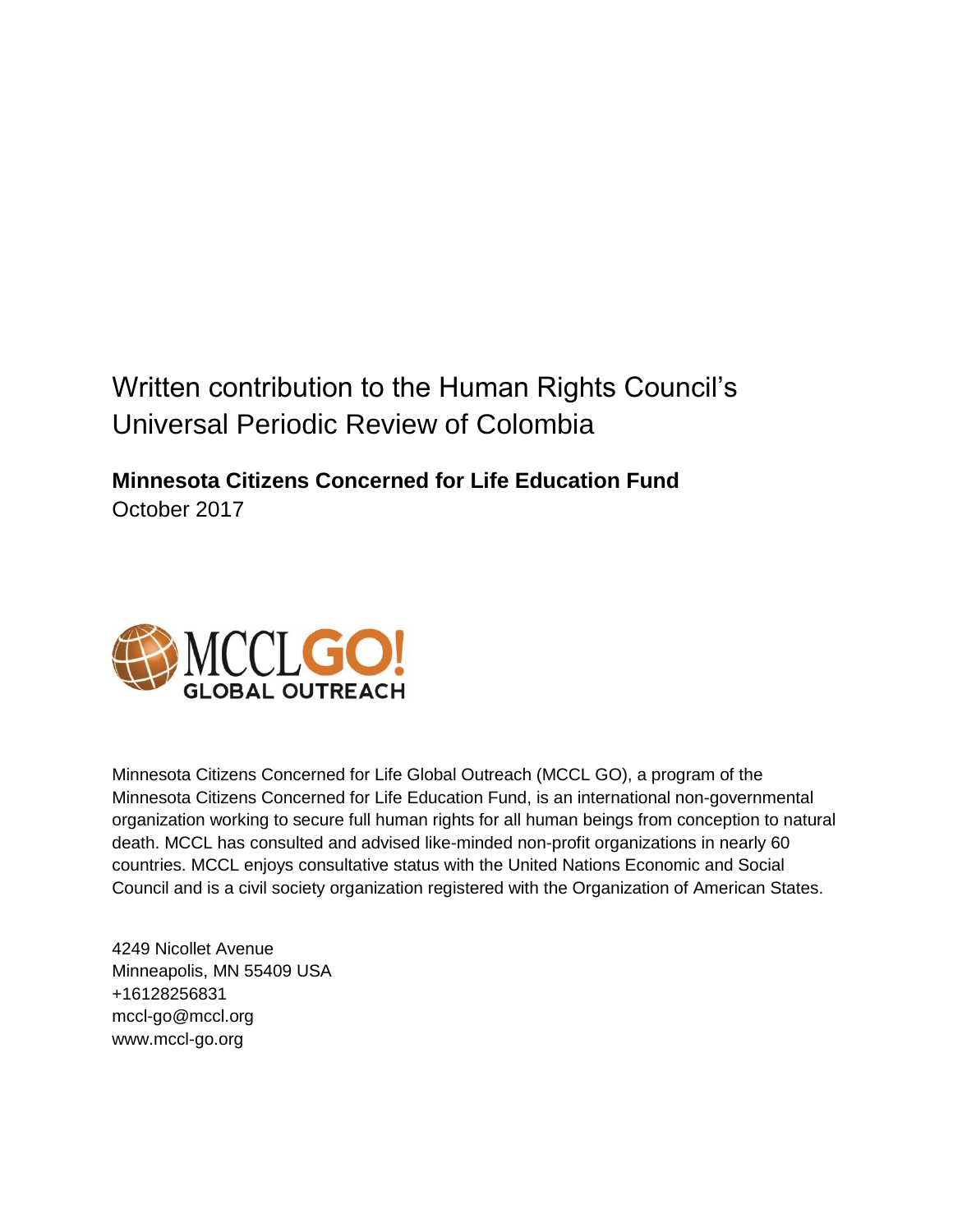1. Colombia's Constitutional Court ruled in 1997 that physicians cannot be prosecuted for performing euthanasia if certain conditions are met. The Court asked Congress to pass guidelines to regulate the practice, but protocols were not approved until April 20, 2015, when euthanasia was officially legalized. Euthanasia is now permitted when an adult patient makes a voluntary request for death and has received a terminal diagnosis.

2. But this euthanasia policy is in tension with Colombia's human rights commitments. The Universal Declaration of Human Rights (UDHR) affirms "the inherent dignity and ... equal and inalienable rights of all members of the human family" (preamble). It also states, "Everyone has the right to life, liberty and security of person" (Article 3). The International Covenant on Civil and Political Rights (ICCPR) declares, "Every human being has the inherent right to life. This right shall be protected by law. No one shall be arbitrarily deprived of his life" (Article 6.1). The American Convention on Human Rights states, "Every person has the right to have his life respected. This right shall be protected by law and, in general, from the moment of conception. No one shall be arbitrarily deprived of his life" (Article 4.1).

3. Euthanasia, by definition, is the intentional killing of an innocent human being. This is a straightforward violation of the right to life. The right to life is *inherent* and belongs to all human beings, regardless of age, illness, and disability. Moreover, the right to life is *inalienable* and cannot simply be forfeited or waived by the one who bears the right. Euthanasia patients, therefore, have a right to life and may not be intentionally killed. This right must be protected by law.

4. Colombia's policy authorizes the killing of those who are diagnosed with a terminal illness while protecting the lives of everyone else. This distinction in law is contrary to the equality and non-discrimination required by international human rights instruments. The UDHR guarantees the rights and freedoms of everyone "without distinction of any kind" (Article 2) and states, "All are equal before the law and are entitled without any discrimination to equal protection of the law" (Article 7). The ICCPR also prohibits discrimination (Article 26). The Convention on the Rights of Persons with Disabilities (CRPD) considers "discrimination against any person on the basis of disability ... a violation of the inherent dignity and worth of the human person" (preamble). Parties to the CRPD "reaffirm that every human being has the inherent right to life and shall take all necessary measures to ensure its effective enjoyment by persons with disabilities on an equal basis with others" (Article 10).

5. Even if voluntary euthanasia is not a violation of the rights to life and nondiscrimination, the voluntariness of the practice is difficult to guarantee. Requests for death—even among terminally ill patients—are closely associated with depression that is potentially treatable.<sup>1</sup> But depression, bereavement, and similar mental factors can hinder a person's judgement and prevent proper consent. In the U.S. state of Oregon, which permits assisted suicide for patients who have received a terminal diagnosis, some patients with depression have undergone

<sup>1</sup> H.M. Chochinov et al., "Desire for Death in the Terminally Ill," *American Journal of Psychiatry*, Vol. 152, No. 8 (1995), pp. 1185-91.